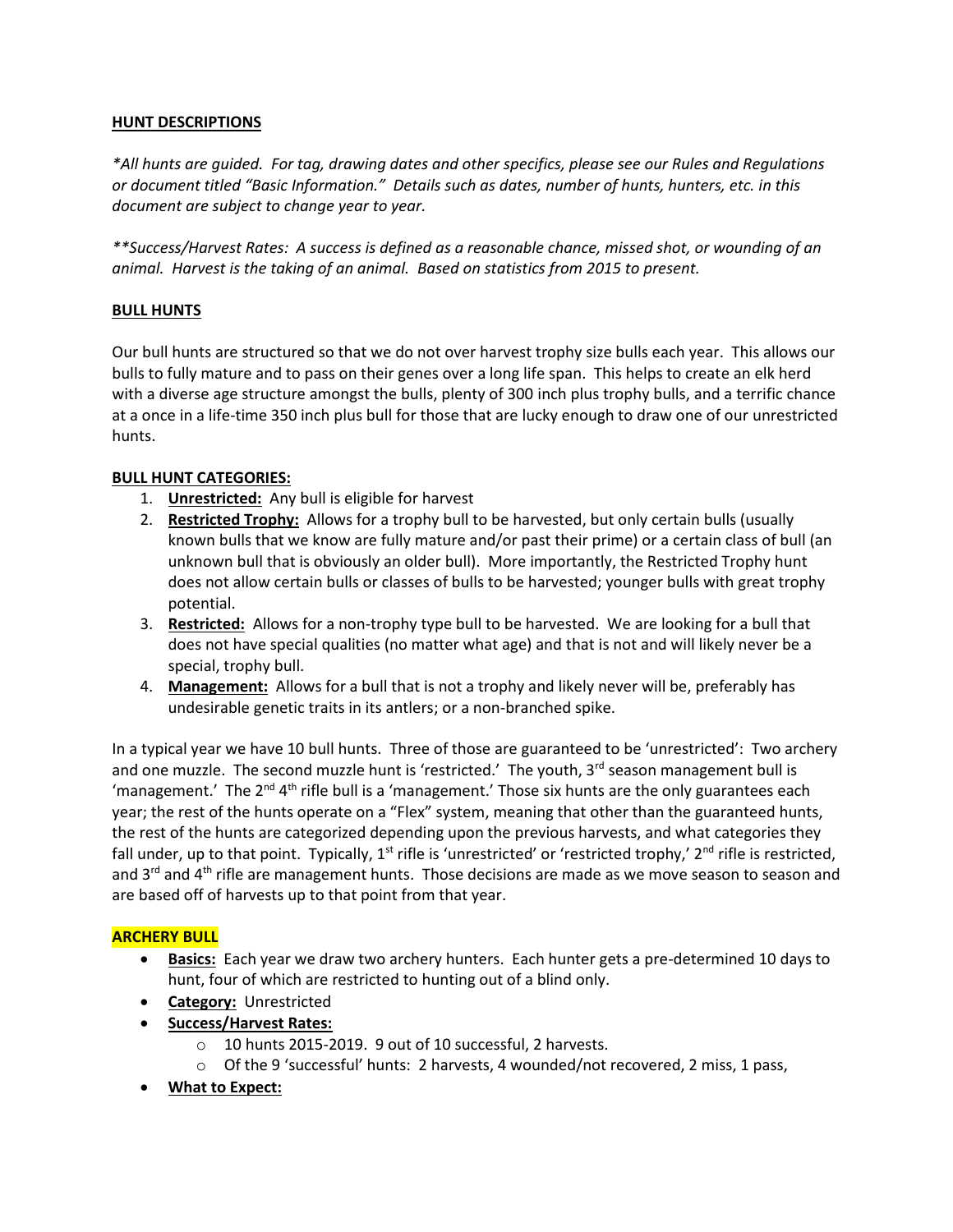- $\circ$  Our archery hunts are a premiere hunt. The bull to cow ratio compares to the top trophy units in the state. There is a plethora of 300+ inch bulls and the chances of harvesting a 350+ bull is as good as anywhere in the state. Archery hunting is difficult, harvesting a trophy bull even more so, but as you can see from the numbers below, counting the wounded, passed on, and harvested bulls, 7 out of 10 hunts result in an opportunity at a trophy bull. Multiple encounters and chances are expected, but not always on trophy bulls.
- $\circ$  It is not and should not be expected to be an easy hunt. The terrain is moderate, but not easy. Some days distance walked may be under a few miles, but some days exceed five miles. Archery experience is not necessary but if you're a new archery hunter, or even experienced, practicing shooting is necessary obviously, but also understanding, practicing, and studying the following: where to shoot, when to draw, how to be still and invisible when set up with a caller behind you, how to walk quietly, how to judge/field score a bull (the guide won't always be next to you to tell you to shoot or not), how/when to range.
- $\circ$  If we included 2014 in our statistics, it would add two more harvests. Of those four harvests, scores are: 351, 300, 289, 210.
- o The four wounded scores are: 330+, 330+, 335, 300+
- $\circ$  The 1 pass was on a 300+ bull
- o Shot distances were (in yards): 18, 30, 10, 40, 45, 45, 30, 40, 20

### **MUZZLE BULL**

- **Basics:** The muzzle loader hunters are drawn at our annual Banquet. One person is drawn and gets to pick a 'buddy' to hunt with them. The hunters get the entire nine day season.
- **Category:** One Unrestricted, one Restricted
- **Success/Harvest Rates:** 
	- o 9 total hunts, 7 harvests, 9 successes.
	- $\circ$  Of the two non-harvests, one was wounded, one passed on 280 inch bull.
- **What to Expect:**
	- $\circ$  The muzzle hunt may be our most sought-after hunt, and for good reason. The hunt typically falls in the middle of the rut when things really get going. With a high bull to cow ratio the bugling is consistent and at the right times constant and amazing! There are typically multiple opportunities for stalks on trophy bulls.
	- $\circ$  Although this hunt is typically easier than the archery hunt because the shot distances usually expand to 100 yards or more, it is still a challenging hunt as any hunt for a bull elk is. There will be multiple instances where the elk win; but the great part about hunting private property is there will usually be other opportunities. The chance for the Unrestricted hunter to harvest a 350+ inch bull is probably the best.
	- $\circ$  Scores of the seven harvests: 365, 358, 343, 310, 280, 265, 260. The 260 was the 2019 restricted bull, which was a new rule beginning in 2019. The top two scores have been in the last two years.
	- o The one wounded bull was a 330+ and passed bull was 280.
	- o Shot distances were: 50, 25, 90, 50, 45, 25, 80, 150, 50

# **1 st RIFLE BULL**

**Basics:** One person is drawn. The hunter gets the entire season.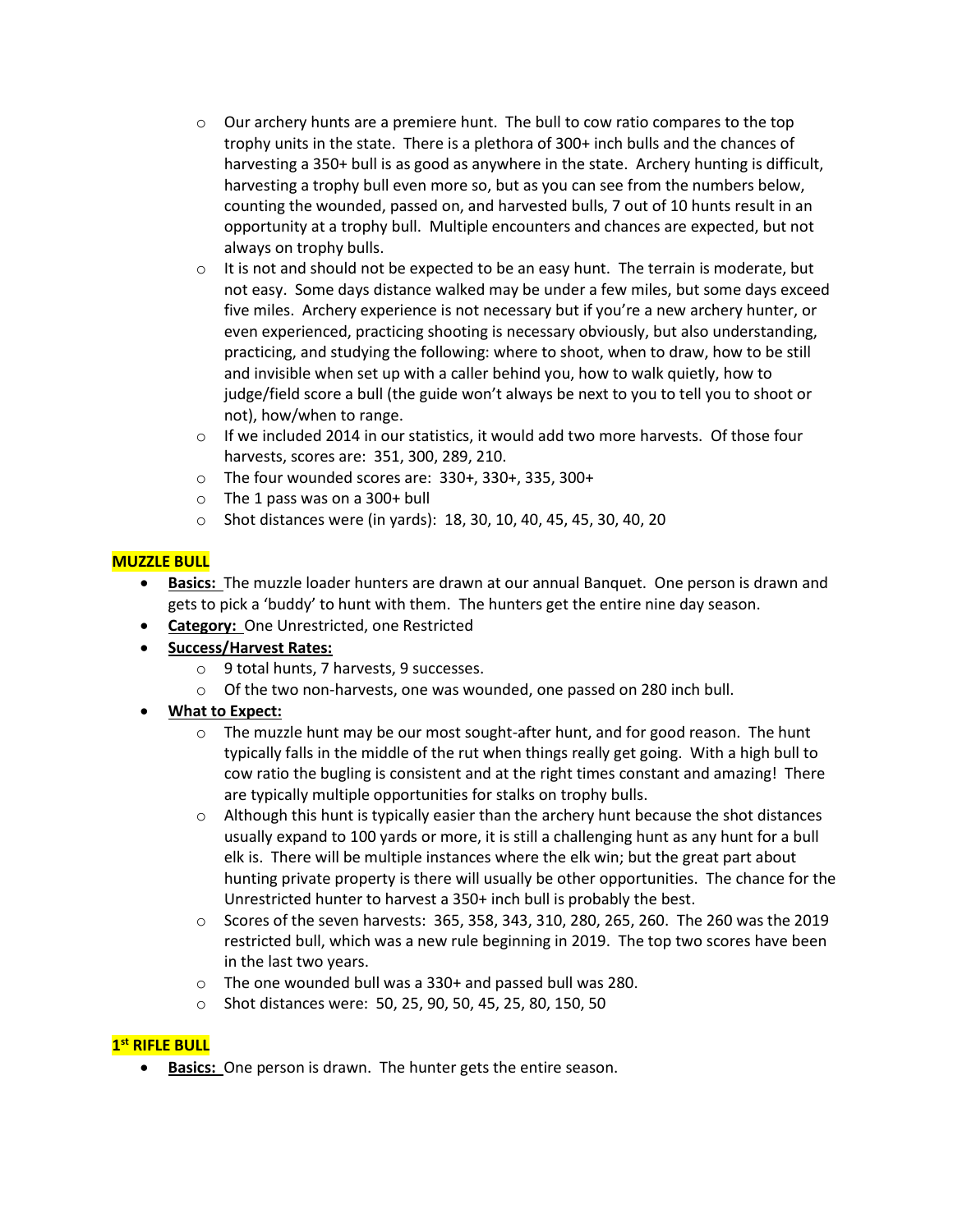- **Category:** Flex; it can be anything from Unrestricted to Management and depends on the archery and muzzle harvests up to that point.
- **Success/Harvest Rates:** 
	- o Out of five hunts since 2015, all have been successful and harvested
- **What to Expect:**
	- $\circ$  The 1<sup>st</sup> rifle hunt is a great hunt and odds of shooting a trophy bull are high. The character of the 1<sup>st</sup> rifle hunt does change year to year. Some years, the elk have been bugling and displaying high rut activity. Other years  $1<sup>st</sup>$  rifle experiences a post rut lull where the bigger bulls seem to disappear and finding elk becomes difficult.
	- $\circ$  In a typical year we expect our first rifle hunt to 'Flex' to a "Restricted Trophy" hunt meaning a couple of the previously identified 330 plus bulls will be harvestable, but only certain ones that we know are past their prime, along with other, smaller trophy size bulls that are also of a certain size class and age class. Limiting the opportunities to certain bulls, or a certain class of bulls does increase the difficulty level of the hunt. Passing on a 250-280 bull in order to hold out for a certain trophy bull is not recommended and could result in the hunter not harvesting.
	- o Shot distances have all been less than 250 yards.
	- o Scores of the bulls harvested since 2015: 270, 340, 310, 390, 310.
	- o A 350 was also harvested in 2014.

### **2 nd RIFLE BULL**

- **Basics:** One person is drawn. The hunter gets the entire season
- **Category:** Flex; it can be anything from Unrestricted to Management and depends on the harvests of all of the previous hunts up to that point.
- **Success/Harvest Rates:** Out of six hunts since 2015, all have been successful and harvested.
- **What to Expect:**
	- $\circ$  The 2<sup>nd</sup> rifle hunt also changes in character year to year. Typically, elk are plentiful on the property. Usually the larger bulls are solo by this time, or with a few other bulls and spread throughout the property. Often though, 300 class bulls and below are with large herds of cows and bugling as if they are in the middle of the rut.
	- $\circ$  In a typical year now, we expect the 2<sup>nd</sup> rifle hunt to 'Flex' to a "Restricted" hunt but in years past it has 'Flexed' to a "Unrestricted" hunt. As our management continues to increase the number of trophy bulls on the property, there is a good possibility we will be able to harvest more trophies and in the future there is a good possibility this hunt becomes a "Restricted Trophy" hunt. It is important to keep in mind there are five hunts before this one though and the "flex" depends on what's harvested in those five previous hunts; it's very difficult to guess. We need a few more years under the current system to better predict what this hunt might "flex" to.
	- $\circ$  If you are a hunter who desires to shoot a trophy bull; this may not be the hunt for you. The past two years this hunt has "flexed" to a "Restricted" hunt. We expect that trend to continue.
	- $\circ$  If you are a hunter who is going to approach the 2<sup>nd</sup> rifle hunt as wanting to shoot the biggest bull possible, even if it's a "Restricted" hunt; this hunt is probably not the right one for you.
	- $\circ$  If you are a hunter who either just wants meat and would be happy with an average 5x5 bull or smaller, or a beginner hunter who is excited to harvest their first bull elk, then this hunt is definitely for you.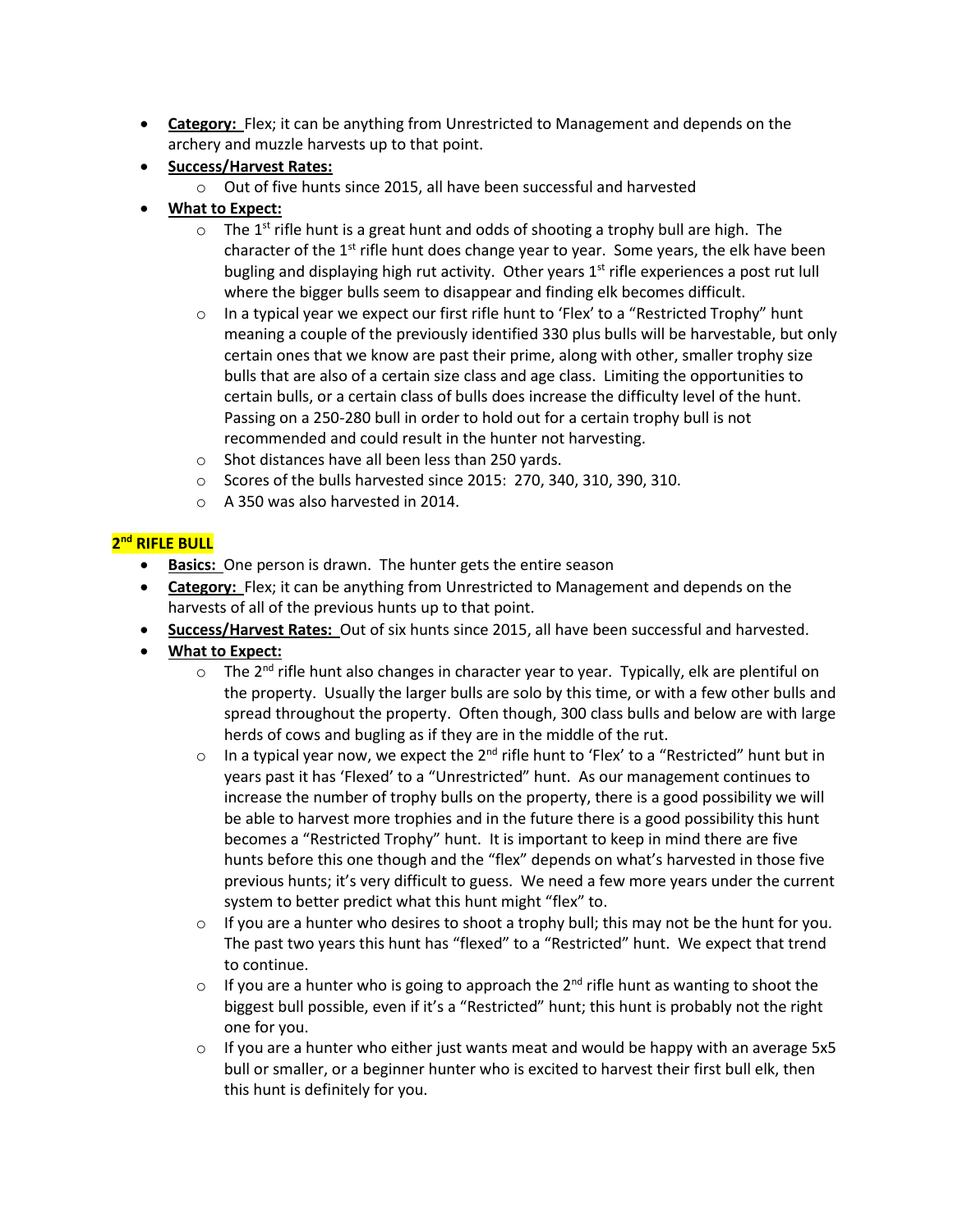o Scores of bulls harvested since 2015: 280, 363, 320, 373, 220, 230

# **3 rd RIFLE BULL:**

- **Basics:** One person is drawn. The hunter is restricted to 3 or 4 days and may share the property with a youth deer hunter.
- **Category:** Flex; it can be anything from Unrestricted to Management and depends on the harvests of all of the previous hunts up to that point.
- **Success/Harvest Rates:** Of the six hunts since 2015, all were successful, four of six harvested.
- **What to Expect:**
	- o Typically 3<sup>rd</sup> season will be a "Restricted" or "Management" hunt. It will be rare for this hunt to 'Flex' to a "Restricted Trophy" or "Unrestricted" hunt.
	- $\circ$  If you are a hunter who either just wants meat and would be happy with an average 5x5 bull or smaller, or a beginner hunter who is excited to harvest their first bull elk, then this hunt is definitely for you.
	- $\circ$  The 3<sup>rd</sup> season hunter should also be happy to approach this hunt as a meat hunt and be happy to harvest a spike as well.
	- o If neither of those descriptions fit you, this hunt probably is not for you.

# **3 rd RIFLE YOUTH BULL:**

- **Basics:** One youth hunter is drawn. The hunter is restricted to three days and may share the property with a deer hunter.
- **Category:** Management
- **Success/Harvest Rates:** Of the three youth management bull hunts since 2015, two have harvested, one was unsuccessful.
- **What to Expect:** 
	- $\circ$  The 3<sup>rd</sup> season youth hunter should expect to harvest a spike. It would be rare, but there might be an opportunity at a branched antler bull that has management characteristics (non-desirable genetics). The hunter should not hold out for that though and should harvest the first spike that presents a shot.

# **4 th RIFLE BULL:**

- **Basics:** In the past, this has been a combination bull/buck hunt. Starting in 2020 this will be a buddy bull hunt. Like our muzzle loader hunt, the winner gets to pick a buddy to hunt with. There will be a deer hunter on the property at the same time.
- **Category:** One is Flex, one is Management
- **Success/Harvest Rates:** Of the four hunts since 2015, 3 were successful and harvested
- **What to Expect:**
	- $\circ$  The 4<sup>th</sup> season hunter should expect to harvest a spike. It would be rare, but there might be an opportunity at a branched antler bull that has management characteristics (non-desirable genetics). The hunter should not hold out for that though and should harvest the first spike that presents a shot.
	- o Bulls harvested since 2015: 150, spike, 210

### **DEER HUNTS:**

- **Basics:** We have two buck deer hunts, one youth during  $3<sup>rd</sup>$  rifle season and one during  $4<sup>th</sup>$  rifle season.
- **Category:** Unrestricted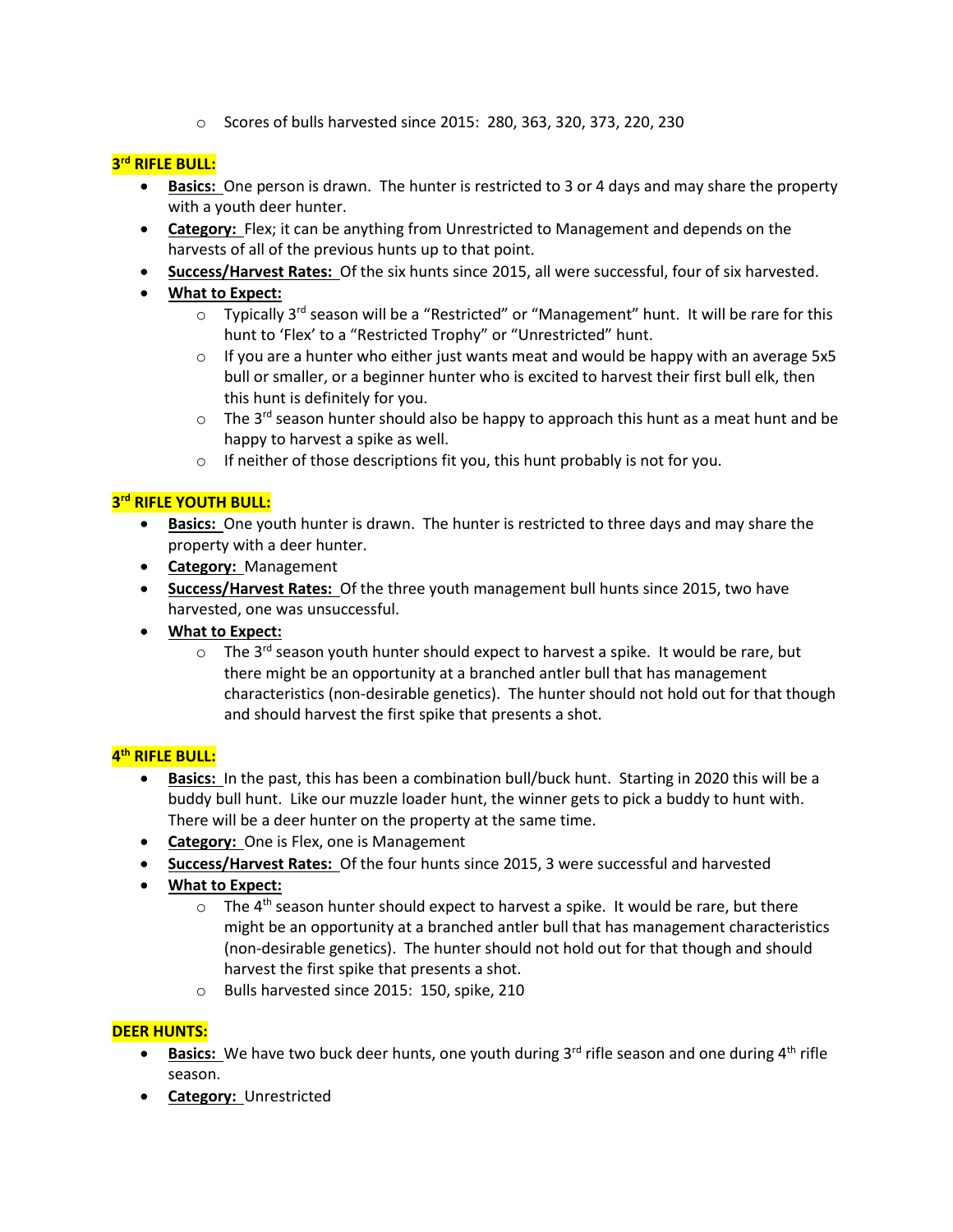- **Success/Harvest Rates:** Of the nine hunts since 2015, all have been successful, eight have harvested.
- **What to Expect:**
	- o Bucks move onto our property once the rut starts in mid to late November. The numbers and size of the bucks harvested have been trending up each year.
	- $\circ$  Our buck hunts are a great way to introduce a beginner to hunting. The difficulty level is typically low along with the exertion level. Most of the time is spent spotting and watching and then stalking once a buck is located.

### **COW HUNTS:**

- **Basics:** Starting in 2020, we offer up to six cow hunts each year
- **Category:** Cow/Antlerless
- **Success/Harvest Rates:** Overall success rate since 2010 is 39%, harvest rate 22%. We started guiding our cow hunts in 2017, since then success rate is 55%, harvest rate is 50%.
- **What to Expect:**
	- o Prior to 2020 we assigned dates to each hunter. Beginning in 2020 we are using the "Rolling Hunt Opportunity" to hopefully increase the quality of the hunt. All of our cow hunts take place in December and January. During this time of year the cows are on and off our property. They're either there, or not there. They are typically in larger herds this time of year of 150-250.
	- $\circ$  Since they are there or not there, the "Rolling Hunt Opportunity" allows us to only bring hunters out when the cows are on the property or have a good chance of being on the property. We will contact hunters in order, as the opportunity arises. As hunters harvest, or get an opportunity, the next hunter in line is contacted and scheduled.
	- $\circ$  The statistics tell the story, it is a 50/50 proposition on whether the cows are on the property or not. However, starting in 2020, that should change.
	- $\circ$  If you enjoy being out and watching a lot of bull elk and perhaps have a chance to harvest a cow, then this hunt is for you. If you want a sure thing, this is not it.
	- $\circ$  Your schedule may have to be somewhat flexible. If you are next in line and get skipped over because you are unavailable, we would come back to you for the next available opportunity.

### **TURKEY HUNTS:**

- **Basics:** We typically offer between 8 and 10 turkey hunts each spring
- **Category:** Bearded Turkey
- **Success/Harvest Rates:** We have had 25 turkey hunts since 2014. 23 have harvested, 24 were successful.
- **What to Expect:**
	- $\circ$  Our turkey hunts are perfect for youth and/or beginner hunters. Typically a lot of birds around, great gobbling action, and low exertion level.
	- $\circ$  Option to hunt out of a blind, or set up with decoys and call out/away from a blind.
	- o In the past two years, 14 of the 15 harvested have been Toms.
	- o Beginning in 2020, Turkey Hunts will also utilize the "Rolling Hunt Opportunity." Hunters will not be assigned dates, but will be contacted in order as previous hunters harvest. Hunts will typically be one morning or one evening.